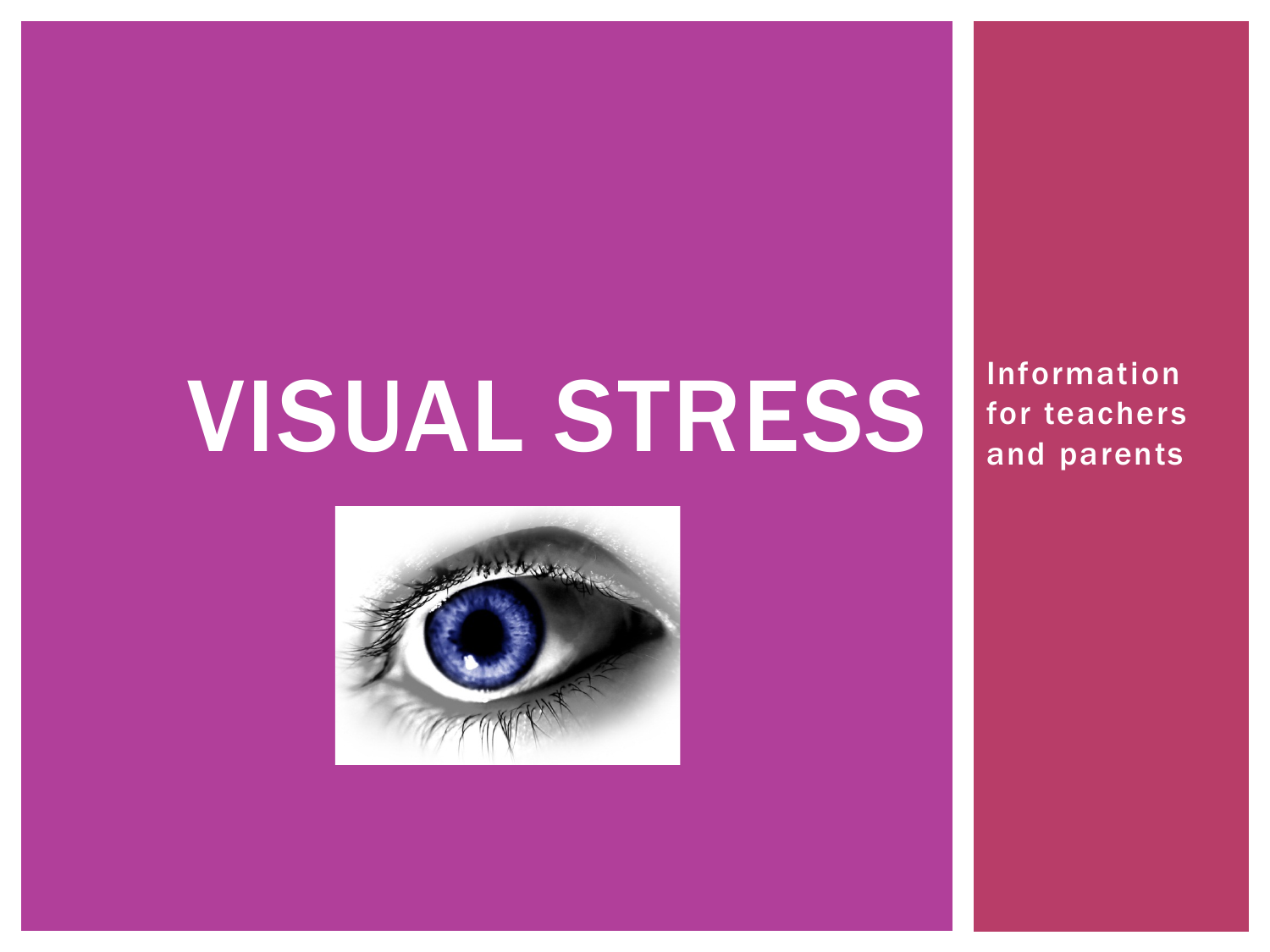#### INTRODUCTION

- Visual stress is sometimes called Meares-Irlen Syndrome or Scoptic sensitivity
- $\blacksquare$  It is where people have visual difficulties caused by certain colours and light situations
- **The condition causes black print on a white** background to become "fuzzy", the words may move or be too bright
- Visual stress can be made worse by florescent lights
- $\blacksquare$ It affects both children and adults

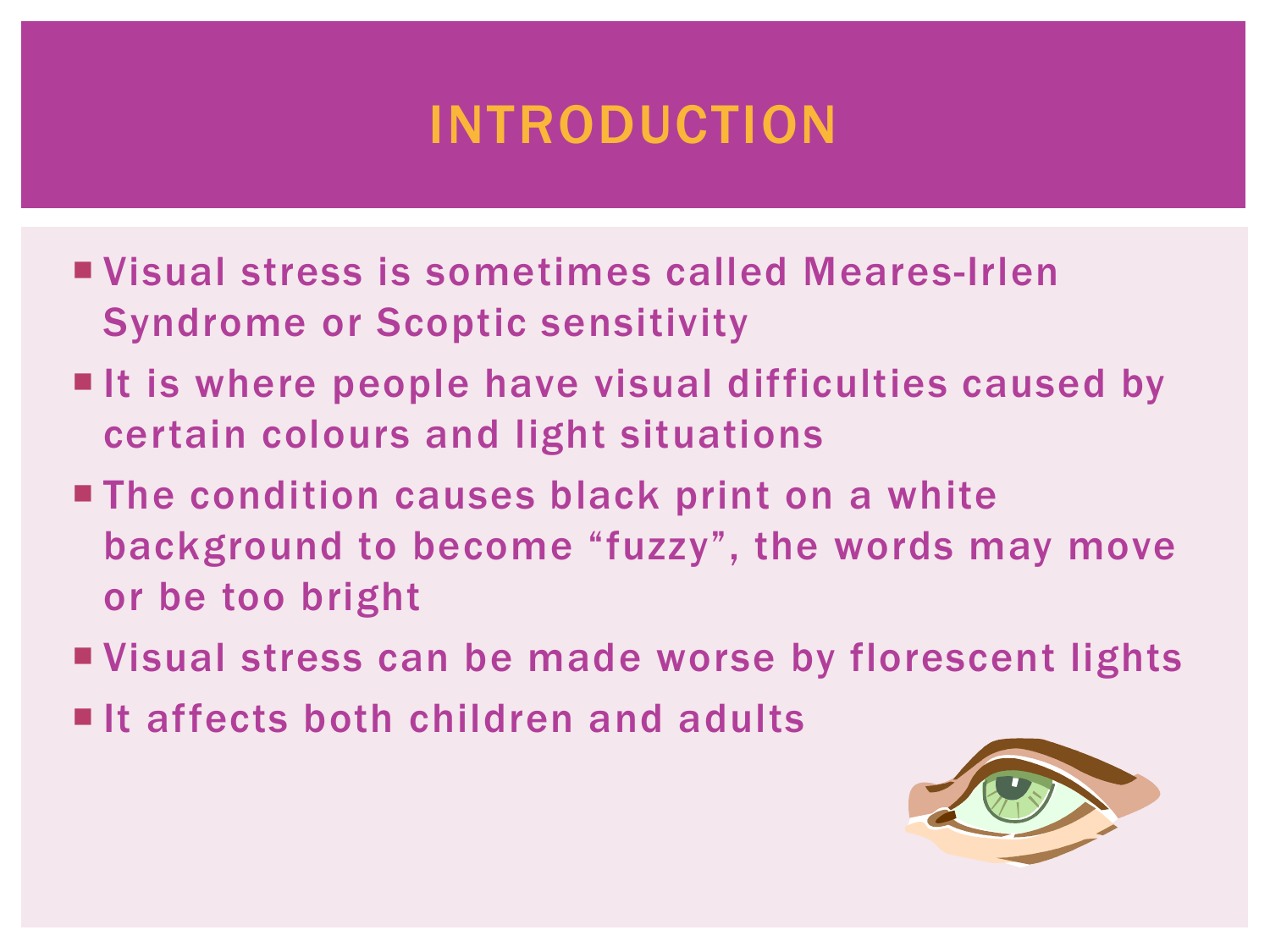#### WHO DOES IT AFFECT?

- Dyslexics are more likely to suffer from visual stress
- Migraine sufferers
- **Epileptics**
- Children and adults with autism

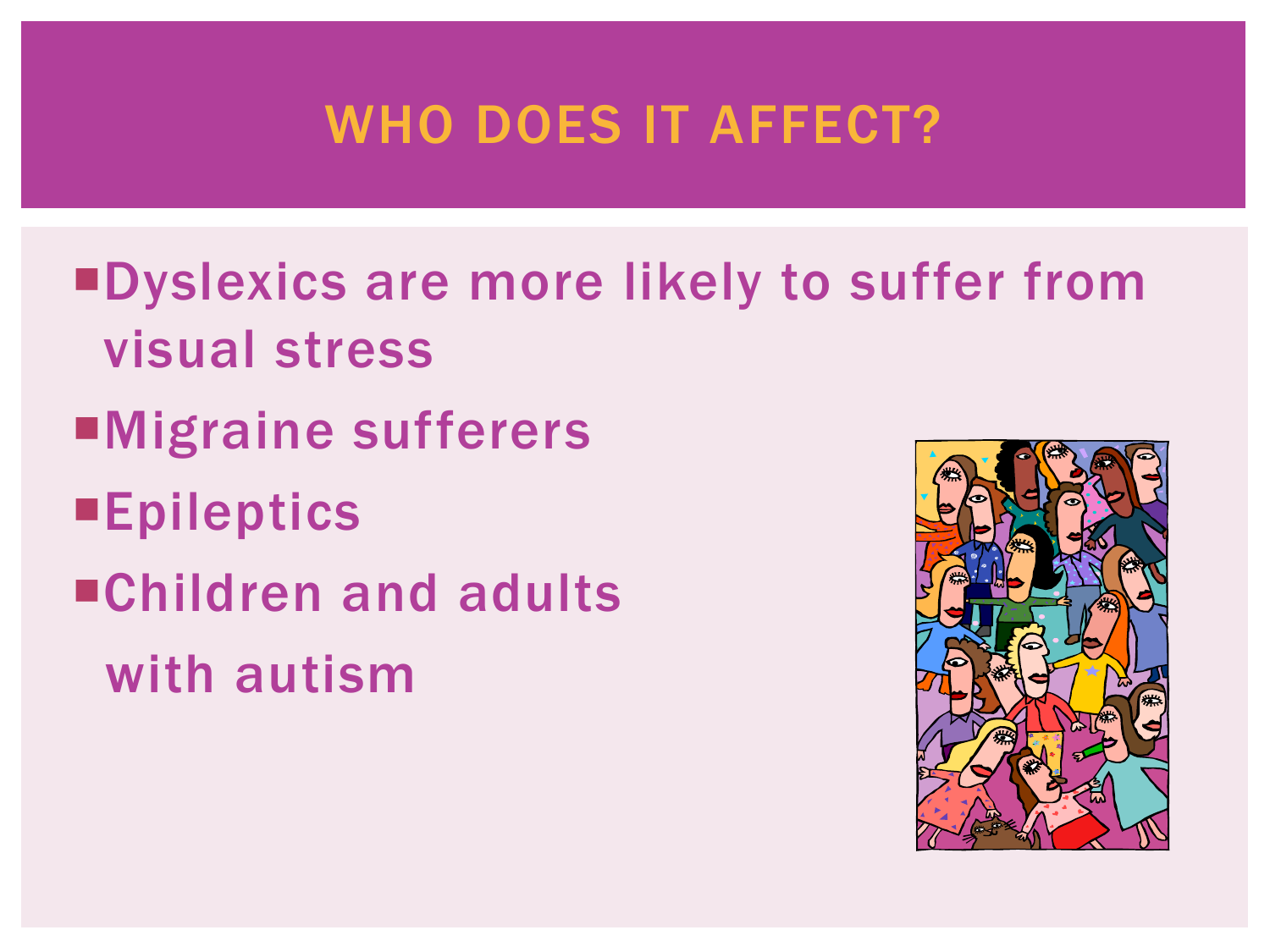#### YOU MIGHT NOTICE THESE SYMPTOMS...

- ■Eyestrain, sore or tired eyes
- **Headaches**
- Visual distortions blurring, fading, movement of letters, seeing patterns in the text
- ■Migraines those associated with visual "auras" - affecting the eyesight

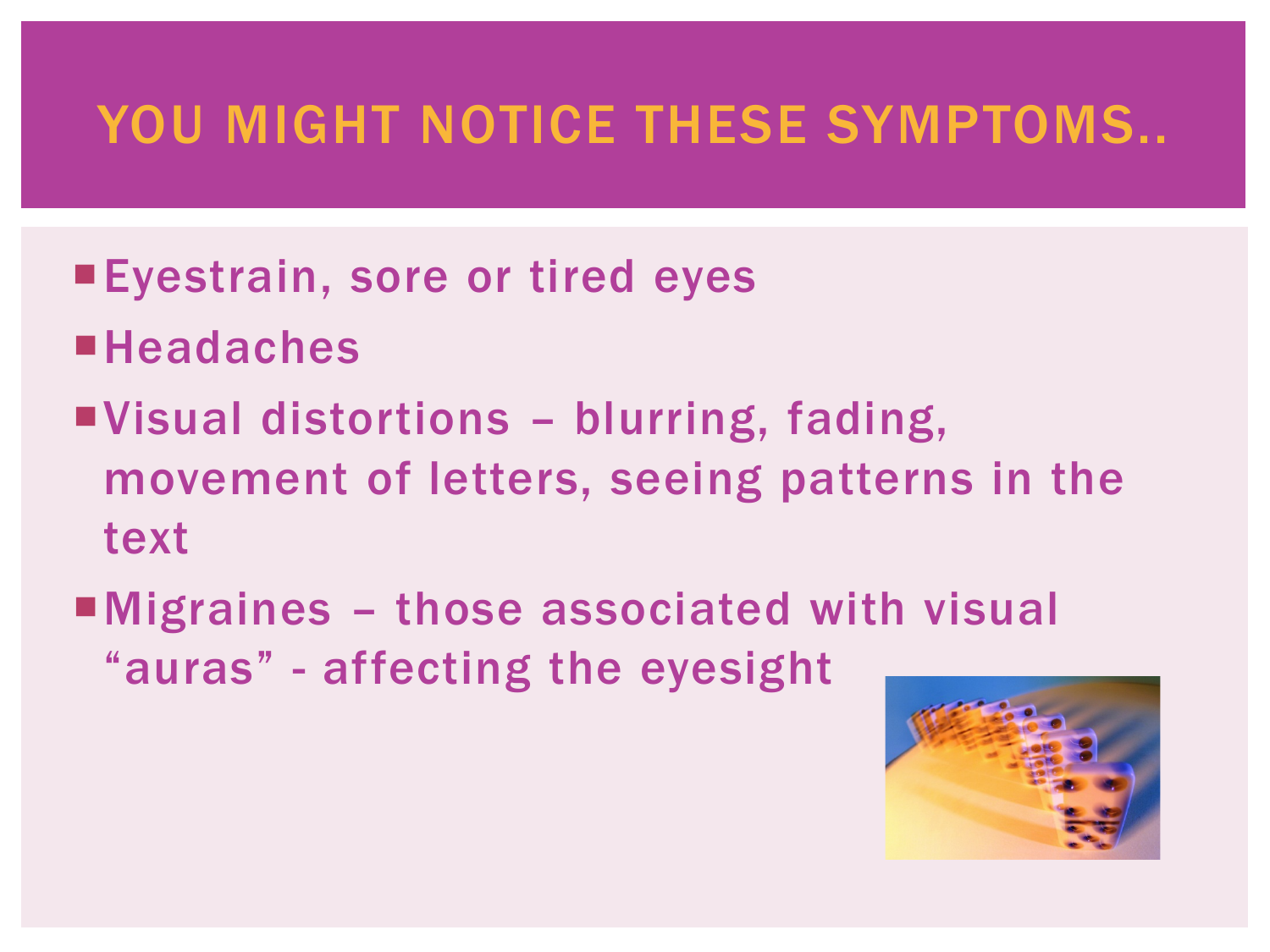## HOW TO HELP….

- Coloured filters in the form of acetate overlays may help, try lots of different colours to see which is best
- Change the background colour on a computer screen, again try lots of different shades
- Reduce stark overhead lighting wherever possible
- Use coloured paper for reading and writing, choose a colour which is close to the preferred overlay